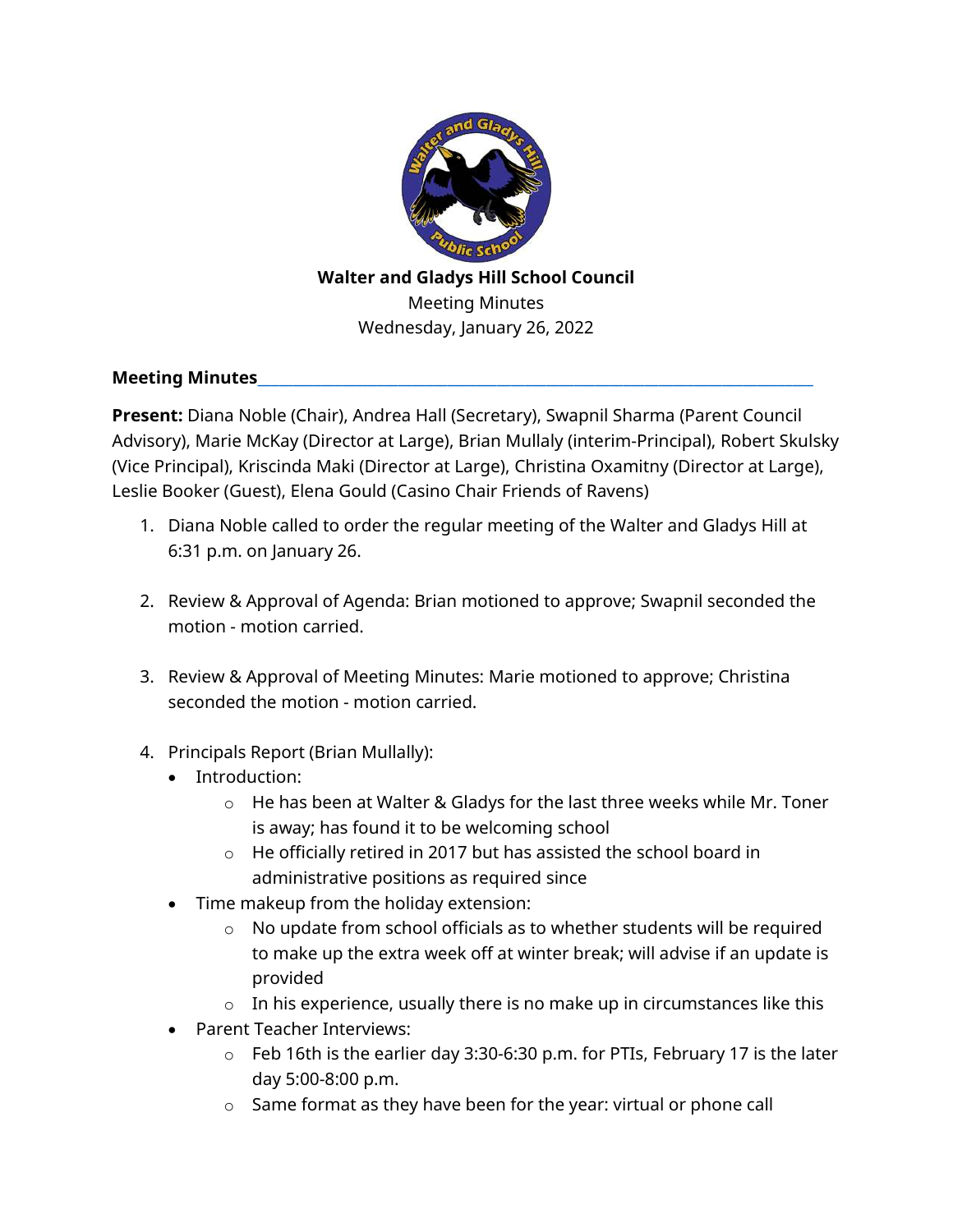- $\circ$  The administration prefers the zoom meets as there are only so many phone lines
- o New PTI website went live in December; less confusing and allows siblings to be scheduled at the same time
- Parking lot management:
	- o Seems less chaotic due to the current reduced attendance
	- o Brian isn't up to speed on the issue; will have to table for the next meeting
- Updates to extra-curricular activities and parent involvement:
	- o Inter-school basketball (grade 5/6); Mr. Smith has begun practices
	- o Skiing is being looked at; potential dates have been identified for W&G (Grade 6) but reviewing to ensure they can go ahead within COVID restrictions
	- $\circ$  Science Fair virtual format (February 23, 24, and 25)
	- o Visits to Heritage park for grade 4 students
- 5. Friends of Ravens Update (Elena):
	- Casino February 24 and  $25<sup>th</sup>$
	- Since the sign up for volunteers was launched, the casino has implemented a mandatory vaccination requirement for all volunteers; this has impacted some volunteers who aren't vaccinated
	- We need to share on social media; ask family and friends
	- The casino has temporarily amended hours of operation, which impacts the volunteer schedule. Elena will be updating and sending the amended schedule to volunteers. Updating the sign-up genius.
	- Volunteers needed:
		- o Thursday evening 9:00-1:30 5 positions need to be filled
		- o Friday evening late shift need 7 positions
	- The money raised by the Casino is provided on request to teachers the society recently approved learning resources (example literacy, sensory room resources). Items not covered by district or Alberta education.
	- There is a Volunteer application form that must be filled out you must declare you have no criminal record
	- Question (Emilie): Is the link the same? Elana to revise the sign up and email the link to Brian.
	- The school to send out the signup link and request volunteers through Remind
- 6. Meet a Teacher: Mrs. Booker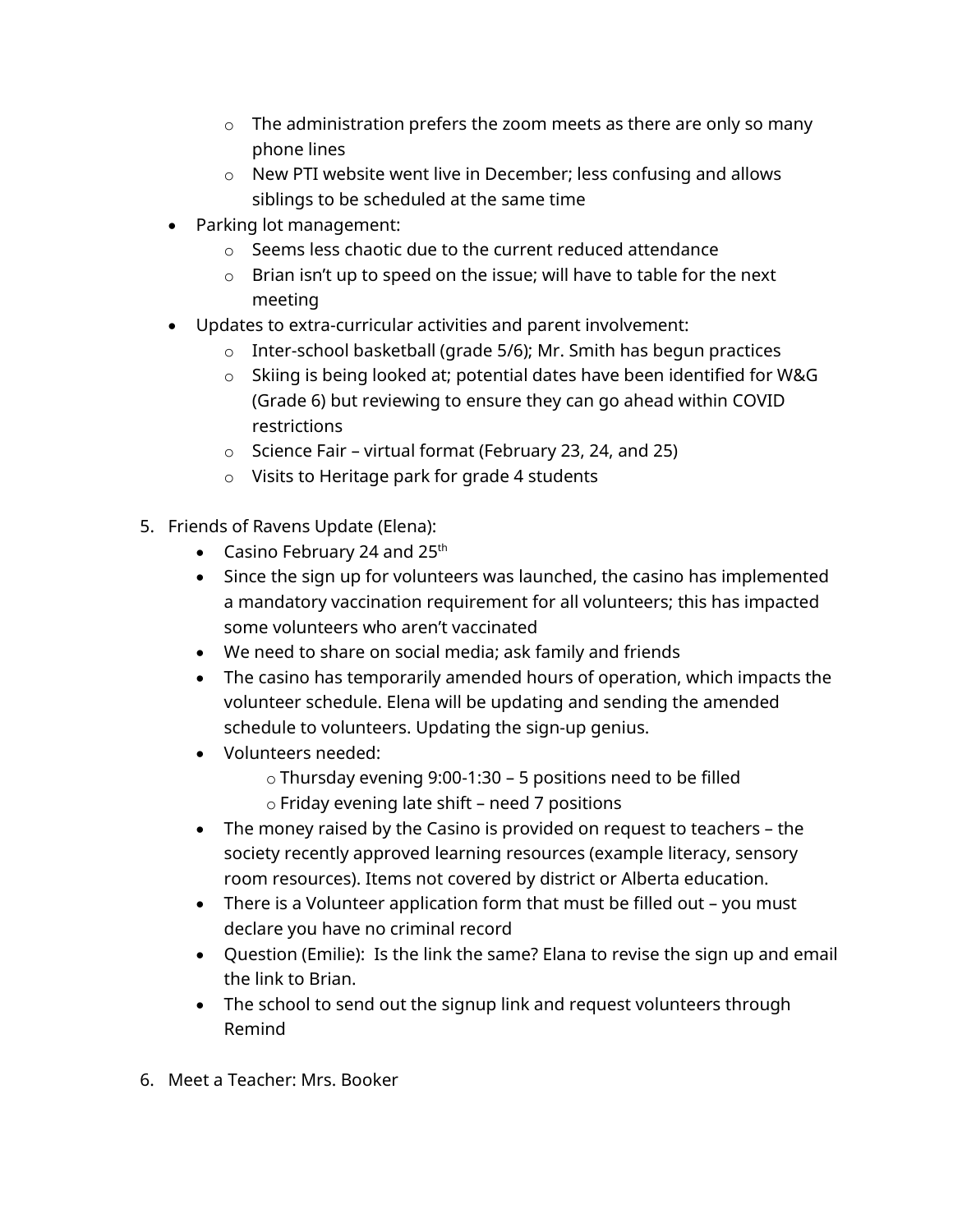- A recommendation from our previous council meeting was to invite a teacher to the meeting to engage with the Parent Council
- Introduction: Moved here in 1998 and was hired immediately
- Taught at several schools and was the first FMPSD employee seconded to Edmonton, where she did a behavior consulting role here in town – but the paycheck came from Edmonton.
- Following that role, Leslie was a coordinator for Early Learning. After the fire, she returned to the classroom. She is our Reggio inspired ECDP teacher, at W&G for 5 years.
- Question (Christina): What is your favorite part of the day? *Monday morning, seeing the kids all lined up outside. Fridays they do cooking which is fun. She is missing the Reggio family nights due to Covid.*
- Question (Andrea): How is everyone managing with the Covid protocols in ECDP. *It was a very rough September. They are our COVID kids and haven't that socialization. For some this is the first time they have left the house or mom and dads. A lot of crying, kids not wanting the parents to let go. Lots of anxiety. They are adjusting and settling in very well. Using "Germ Juice" (v. "hand sanitizer"), learning about germs, how to sneeze. Always cleaning. The kids are in close contact – not many can wear the mask, hard to manage. They are aware of Covid and worry if Mrs. Booker is not in the classroom.*
- Question (Diana): Any advice on how to help these COVID kids? Kids not learning as consistently as they normally would? How to mitigate kids falling behind? *Leslie sends out* w*eekly emails so that parents know what they are doing every day. Using seesaw, pay attention to correspondence. It is some burden on the parents to help them catch up. Reading, reading, reading. Kids will eventually get caught up provided there is no disability. Can we do some extra work, some activity. Reach out to the teacher – anything to do at home? Go to the Parent Teacher Interviews.*
- Other: it is Recruitment time for this age group they really are the foundation of the school. Most families will stay until grade 6 when they start in ECDP. Such an important age for the school. Registrations for children born in 2018 to come to school in September. Virtual ECDP open house in March. Spread the word, recommend to anyone with kids born in 2018.
- 7. Roundtable How to make the hot lunch program better:
	- A few parental concerns about the hot lunch program. Some kids didn't get what they ordered. Food late or not hot.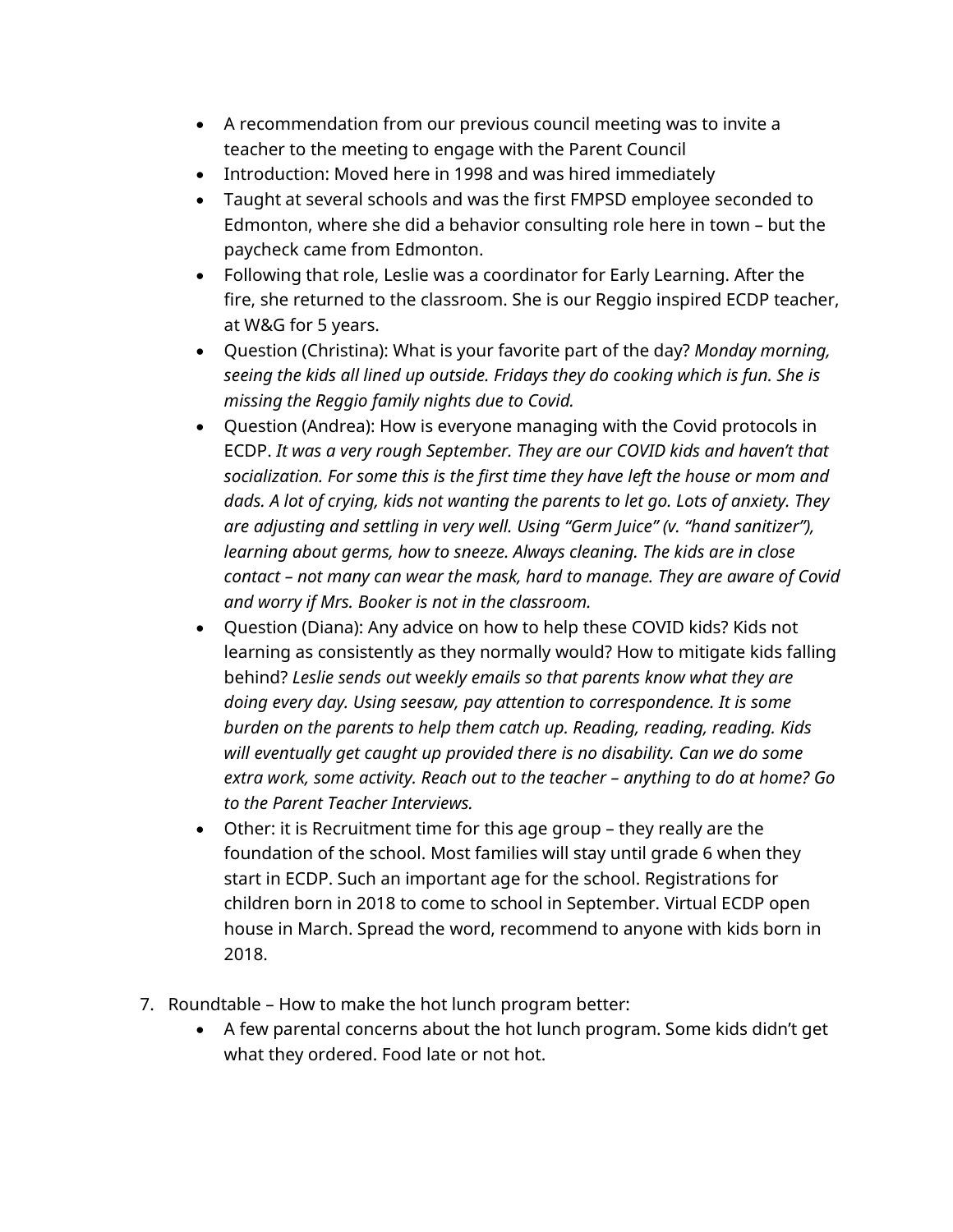- A parent volunteer runs the website orders come in, she collates and submits orders with the vendors, then prints off labels and class summary sheets for the staff
- Vendors bring the food in big boxes and it gets labelled and distributed
- 15 classes in the school usually 12 orders/class
- Pizza is one item so easier; multiple items slows things down
- Organizing the tags ahead of time has helped, but it takes 30+ minutes to prep and 10 to distribute
- Question (Christina): Is this a 2-3 person job? *Emilie has gotten some help because she is on supervision as well. Some teachers have been able to help.*
- Question (Swapnil): Could we use lunch leaders from Division 2 to help distribute and help? *Emilie – that idea was discussed but there is a cohorting issue, and the kids would be missing instructional time. Another concern is around grade 6's handling food – not appropriate for them to be doing at this time. Staff has done the AHS food safety course and have inspections with the breakfast program. The recommendation at the last inspection was to ensure that everyone working with food should have this course.*
- Comment (Diana): Are there too many options being provided? Maybe right now is not the time to have so much choice.
- Comment (Swapnil): the amount of choice has increased substantially over time. Now we have many vendors. Keep the popular vendors and choices.
- Comment (Marie): agree. The list of options has grown.
- Question (Kriscinda): Can we not have fully vaccinated parent volunteers, along with a rapid test to ensure volunteers are COVID free? *Brian – this is a school board regulation. The AP49 lists out all of the restrictions. It is reviewed once/month to ensure alignment to provincial regulations. Heightened sense of security to keep non-essential people out of school buildings. Will review in February.*
- Question: what would be more manageable for the staff? (Diana) *Emilie it is the sides that is the issue. If there was a set combo in one container would that help. So far everything comes separate and the staff has to put them together for the kids. If the vendor could package as a meal then it would be easy. Multiple items slow things down.*
- Andrea motioned that Diana should have a meeting with the Parent Volunteer to discuss streamlining the hot lunch options/asking vendors to group items together to make it easier for the staff to manage. Swapnil seconded the motion. Motion carried. We will get an update from administration in the March meeting on the hot lunch situation.

Round table – Parent concerns?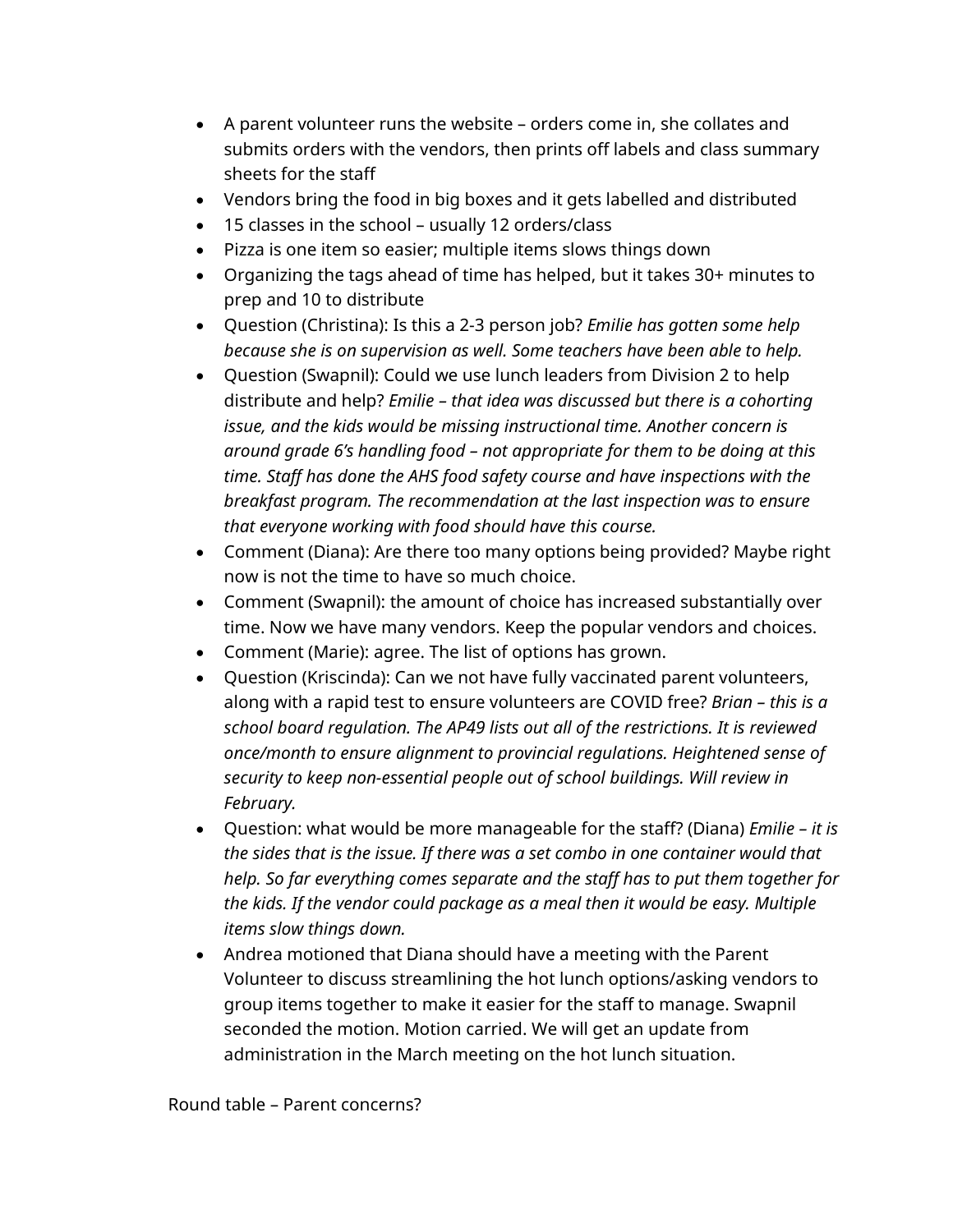- Question (Christina): Recent report on what teachers are looking to do next year indicates that there are 1/3 of teachers planning to leave the profession? Is there anything we can do to show our appreciation?
- Comment (Diana): should we invite some to the parent council meeting to have a roundtable? *Mr. Skulsky – inviting teachers to the parent teacher meeting would help. It would demonstrate that parents are interested in their kids' education, want to be involved, do appreciate what the teachers to. It is a partnership and the best results are achieved when everyone is pushing in the same direction. We rely on each other for the partnership*.
- Comment (Swapnil): we talked about going live on Facebook could we try that? *Diana: Looking to stream the meeting on Facebook next time around.*
- Comment: could we do a link or thread where people can drop in comments to share appreciation. Comment on how they appreciate and how much we value them – like a testimonial.
- Comment (Christina): great idea, this would encourage parents to interact with the page.
- Comment (Brian): I appreciate the question. No matter what profession you are in, everyone wants to feel appreciated for the job they do. It is nice for a teacher to get appreciation from parents. Recently Friends of Ravens put approved two requests for some ideas on ways to show appreciation. In advance, thank you. Valentines day, international women's day, world teacher day are coming up – these are opportunities for parents individually or collectively to show appreciation.
- Action: Diana to draft a letter to the teachers to invite them and explain what we are doing.

Round table – potential risk of learning going online?

 Question (Marie): how is staffing going at Walter & Gladys. Any chance that our classes may go online at this time? *Brian – we don't know whether we will be going online or not. The importance of kids being in school is recognized and going online is a last resort. The intent is to keep kids in school. The superintendent can direct individual classes to go online to address COVID hot spots. For the school district to close, that would be from the minister of education and COVID rates would have to be high for that to happen. Staffing has been difficult – very hard to maintain a full complement of staff. Brian has had to request getting a teacher who was seconded to the board office to come and assist in the classroom. This made it manageable, but it has been a scramble since Christmas. The school is just managing with 6, 7, 8, staff absent at a time. Data from other countries who have experienced Omicron earlier than us indicates that we are in a spike right now, but that it going to level off.*